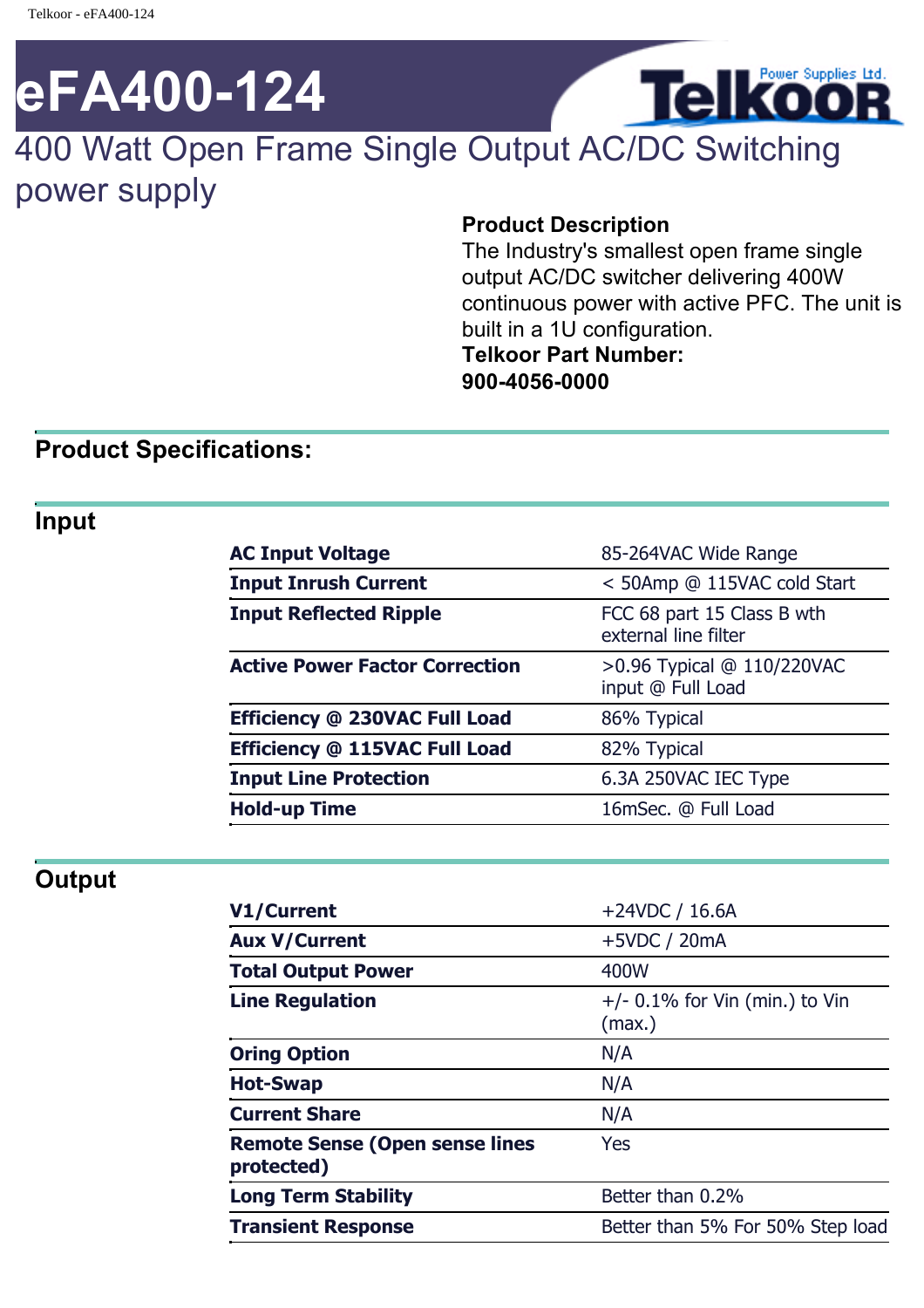| <b>Over-Voltage Protection</b>                                                                                     | 120% Typical' Latched shut-down                                         |
|--------------------------------------------------------------------------------------------------------------------|-------------------------------------------------------------------------|
| <b>Short Circuit Protection</b>                                                                                    | <b>Yes</b>                                                              |
| <b>Temperature Protection</b>                                                                                      | Units shuts down when internal<br>Heat-Sink Temp. >90C Auto<br>recovery |
| <b>Load Regulation</b>                                                                                             |                                                                         |
| <b>V1&amp;V2</b>                                                                                                   | $+/-1\%$ Max.                                                           |
| <b>Min. Load Requirement</b>                                                                                       | <b>None</b>                                                             |
| <b>Overshoot/Undershoot at Turn-On</b>                                                                             | Less Than 4%                                                            |
| <b>Turn-On Delay</b>                                                                                               | 2 Sec. Max.                                                             |
| <b>Initial Setting Accuracy</b>                                                                                    | $+/-0.4\%$ Max. For V1 & V2                                             |
| Voltage Set point (Internal trim-pot)<br>V1/V2                                                                     | $+/- 5%$                                                                |
| Ripple @ Noise with 20MHz Bandwidth mesured across 10uF Load<br><b>Capcitor Paralleled with 0.1uF Ceramic Cap.</b> |                                                                         |
| V <sub>1</sub>                                                                                                     | 150mV p-p Max.                                                          |
| <b>Overload Protection</b>                                                                                         |                                                                         |
| <b>V1 &amp; V2</b>                                                                                                 | 125% Type. of Max output load                                           |

# **Enviromental**

| <b>Temperature</b>                       |                                                                   |
|------------------------------------------|-------------------------------------------------------------------|
| <b>Operation</b>                         | -5C to +50C. Linear De-Rating of<br>2.5% per 1Deg. C up to $+71C$ |
| <b>Storage</b>                           | $-25C$ to $+85C$                                                  |
| <b>Cooling</b>                           | Forced Air Cooling 15CFM                                          |
| <b>Humidity</b>                          | Up to 95% RH Non-Condensing                                       |
| <b>Shock &amp; Vibration</b>             | 0.75G Peak 5Hz - 500Hz                                            |
| <b>Conducted &amp; Radiated Emmision</b> | EN55022 CLASS B (with external<br>line filter) & EN61000-4-3      |
| <b>Surge</b>                             | EN61000-4-5'                                                      |
| <b>MTBF</b>                              | > 300'000 Hours                                                   |
| <b>Dialectric Isolation</b>              |                                                                   |
| <b>Input to Case</b>                     | $>1500$ VAC                                                       |
| <b>Input to Output</b>                   | 3000VAC                                                           |
| <b>Output to Case</b>                    | 500VDC                                                            |
|                                          |                                                                   |

| Safety, Regulations and EMI Specifications |                                           |
|--------------------------------------------|-------------------------------------------|
| <b>Safety Approvals</b>                    | c/UL 60950' EN-60950 & CE<br>Marking      |
| <b>ESD Susceptibility</b>                  | Meets EN61000-4-2 8Ky Air' 4Ky<br>contact |
|                                            |                                           |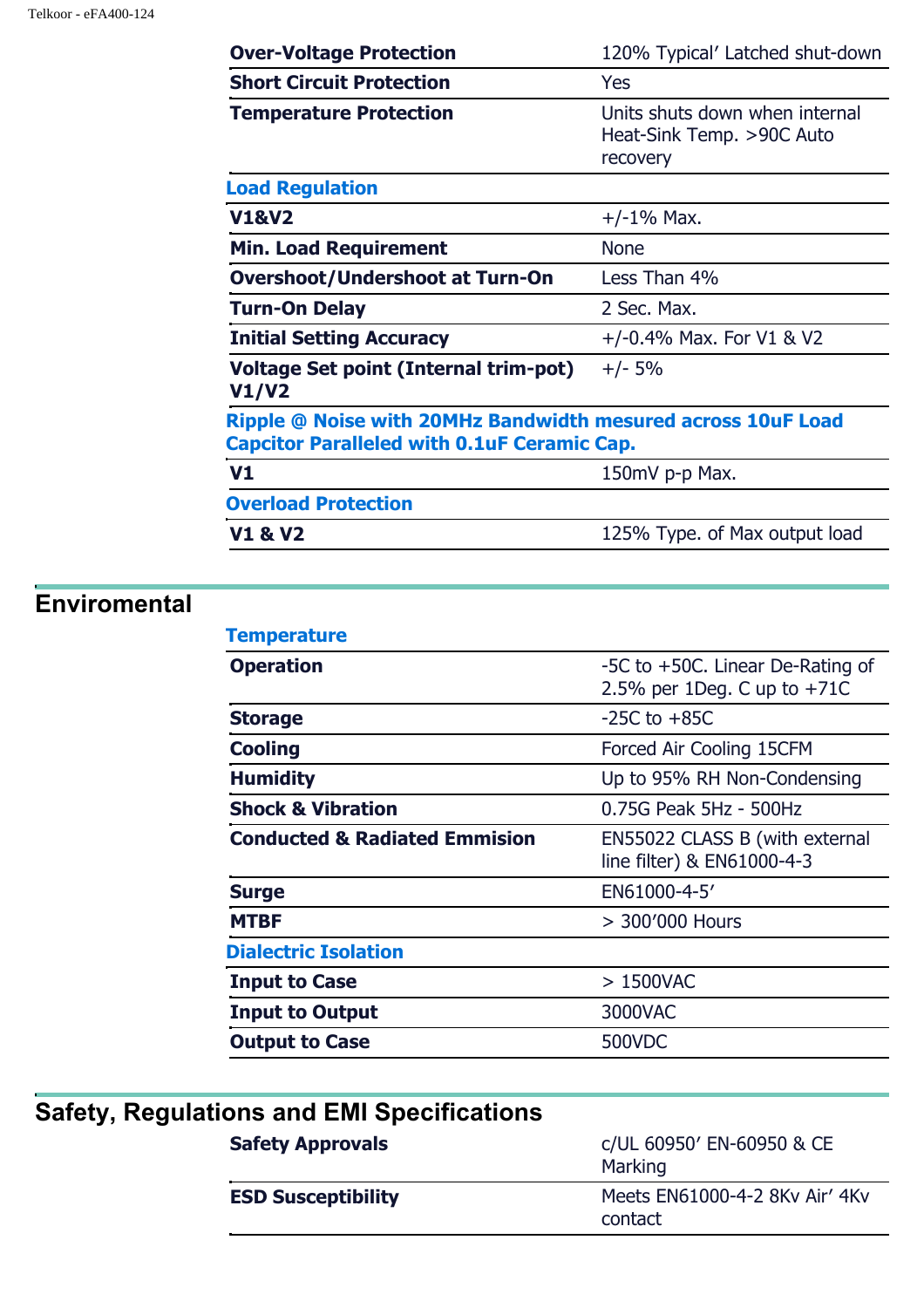| <b>Radiated Susceptibilty</b>         | 30-1000MHz FCC Part 15' Subpart<br><b>B CLASS B</b> |
|---------------------------------------|-----------------------------------------------------|
| <b>EFT/Burst</b>                      | IEC61000-4-4                                        |
| <b>Input Surge</b>                    | IEC61000-4-5                                        |
| <b>Conducted Disturbance</b>          | IEC61000-4-6                                        |
| <b>Power frequency magnetic field</b> | IEC61000-4-8                                        |
| <b>Immunity for voltage Dips</b>      | IEC61000-4-11                                       |

## **Monitoring Command & Control**

| <b>Remote</b>                  | ON/OFF                                                    |
|--------------------------------|-----------------------------------------------------------|
| <b>Inhibit</b>                 | <b>ACTIVE Low -Output shut down</b>                       |
| <b>Power OK</b>                | Open Collector ACTIVE Low - Any<br>output drops below 10% |
| <b>Input AC Connector</b>      | "Molex 3 Pin' 0.2" 41695 Series"                          |
| <b>Current Share</b>           | N/A                                                       |
| <b>Remote Sense</b>            | $V1$ on J3                                                |
| <b>Output Connectors V1/V2</b> | 10 - 32 UNF Studs                                         |
| <b>Aux. Output</b>             | HIROSE DF11-10DP-2DSA                                     |

#### **Mechanical Dimesions**

| Size in cm (Inch)           | "183 X 98 X 38 (6.8" X 3.85" X<br>$1.5"$ )" |
|-----------------------------|---------------------------------------------|
| <b>Weight in Grams (Oz)</b> | 750gr. Max (27 oz.)                         |
| <b>Cover</b>                | <b>Boxed Version Available</b>              |
|                             |                                             |

## **Telkoor Document Number**

**Telkoor Document Number** 4056-DOC1-10